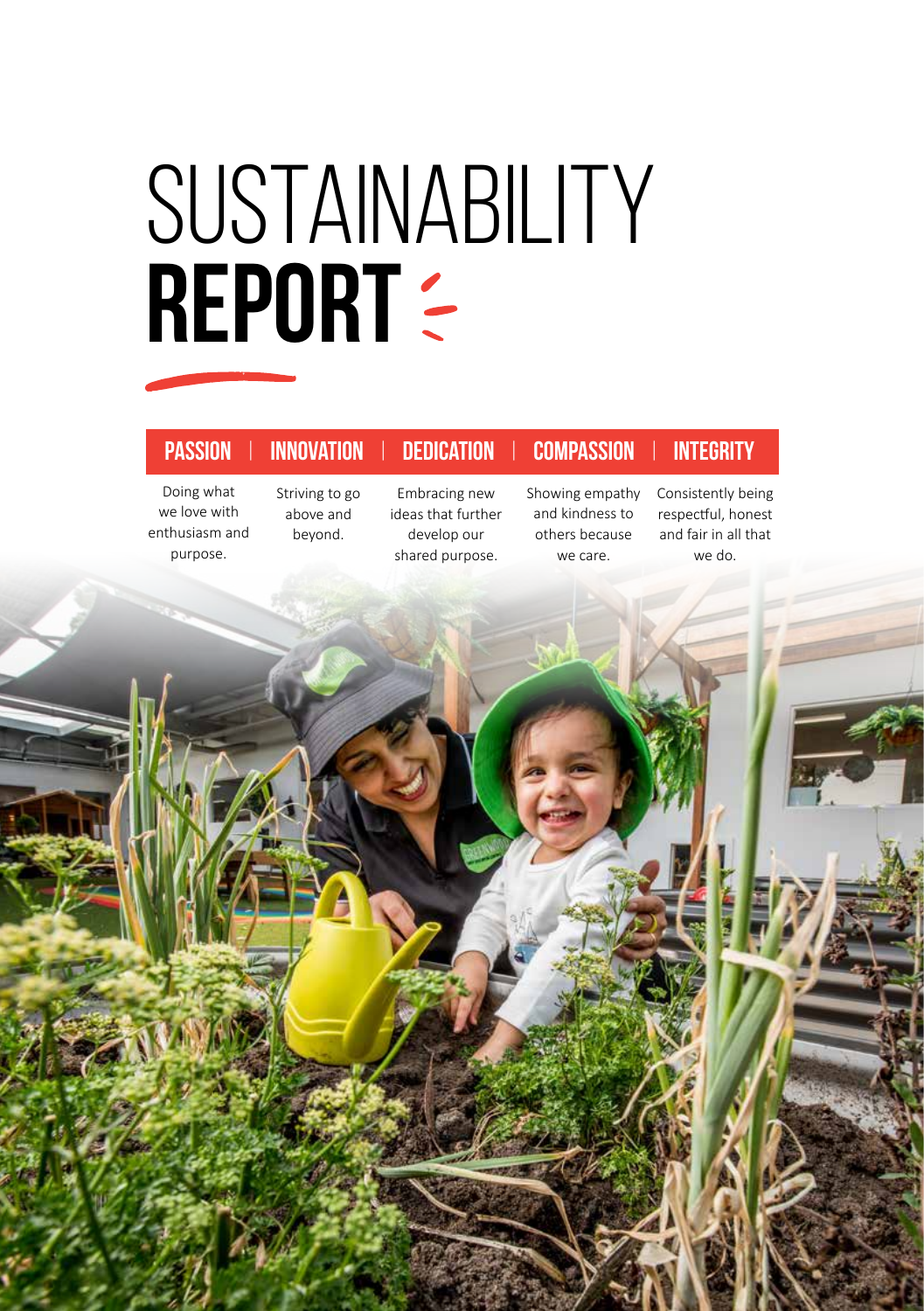## OUR **PURPOSE**

G8 Education exists to deliver quality care and early education to children from every background and recognises the enormous benefits that quality early education can have on each child's social, cognitive and educational development. Ensuring the safety of children and promoting the wellbeing of children are essential elements of our purpose. Through our deep commitment to quality education and care, G8 Education is able to have a profoundly positive impact on the future of the most valuable and vulnerable members of society. Every member of our team shares in our collective commitment to create environments where children and families can feel safe, supported, and included and where children from every background are able to thrive.

## progress made in **2019**



National Quality Standard

**QUALITY** 

exceeding the National Quality Standard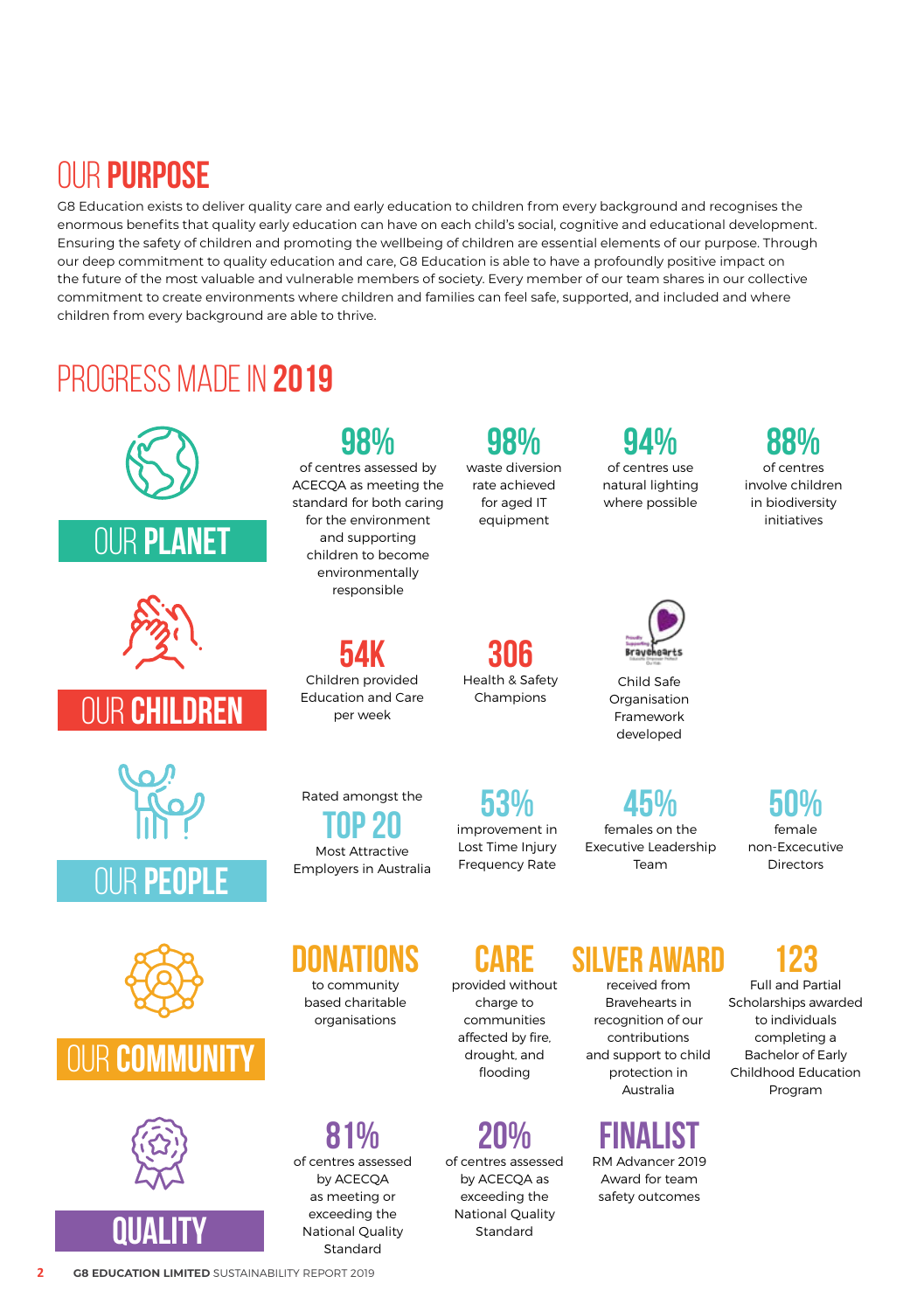

## OUR **CHILDREN and THEIR PROTECTION**

Children and their families are at the heart of everything we do. Caring for more than 54,000 children across Australia within our care per week, we are deeply aware that our approach to child protection is able to have a significant impact. As a sector leader, G8 Education is a committed champion in the development of the safest and most secure environments possible for children and families. We meet this commitment through ongoing support and continuing development and education for our team of over 9,000 early learning educators.

In 2019 we also enhanced our Child Safe Organisation Framework developed in partnership with Bravehearts and advice from Ernst & Young. Our ongoing investment in this industry leading framework, reaffirms G8 Education's commitment to being a leader in promoting and advocating for child protection.

## OUR **FAMILIES**

The families we support are representative of the rich diversity of the communities in which we operate. G8 Education is continually seeking opportunities to embrace this diversity within our own centre communities. During 2019 this engagement has focused on three initiatives:

- An improved Customer Experience Journey Map and Planning process
- Development of our industry leading Child Safe Organisation Framework
- Continual development of centre policies and practices

G8 Education's customer feedback program provides families with an accessible channel for providing feedback, raising issues and seeking resolution to any concern they may have regarding any aspect of the care or services provided. G8 Education treats all feedback received from families as a valuable opportunity to improve and deliver the highest possible quality of care and early education.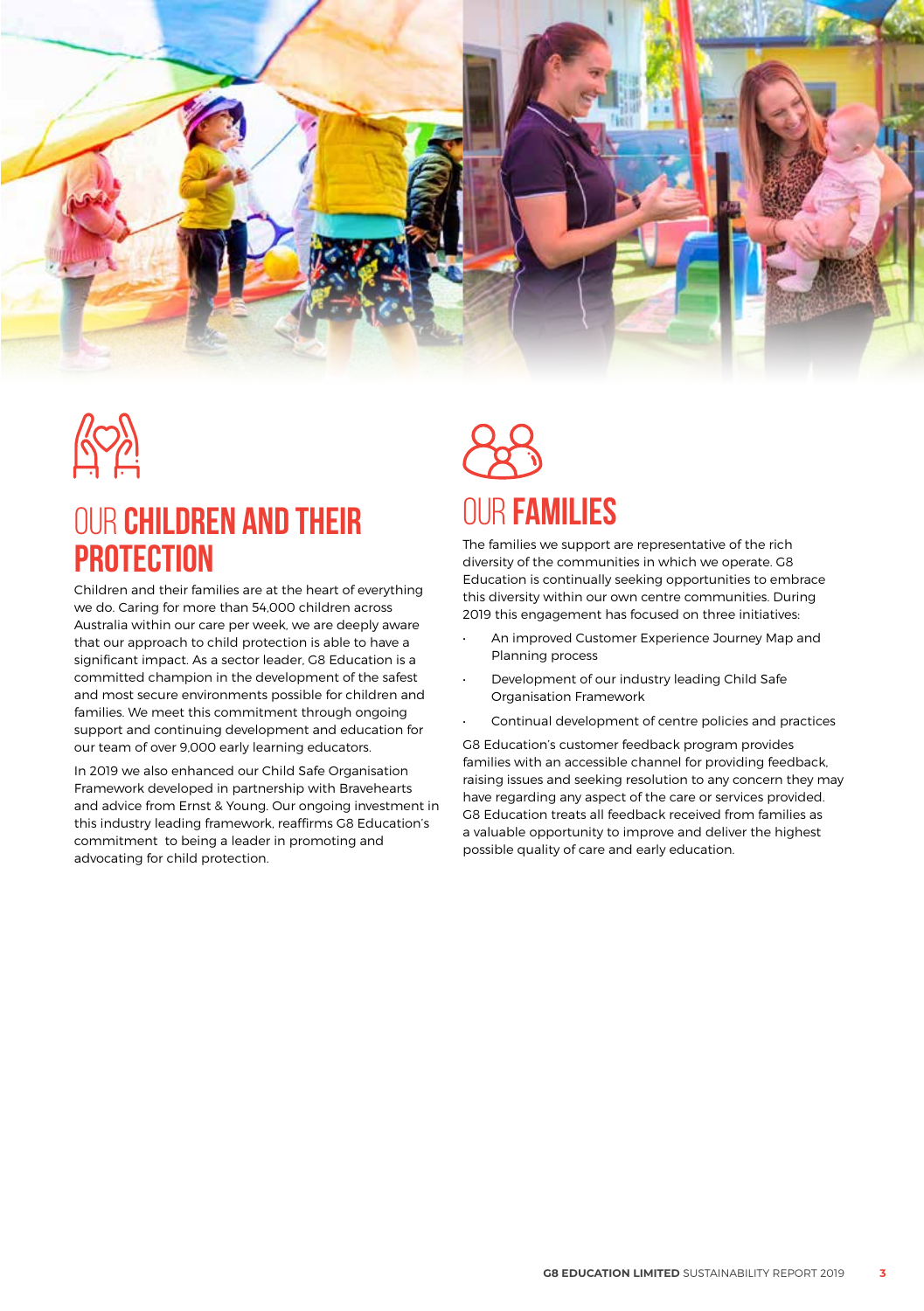

# OUR **PEOPLE**

Through the incredibly important role that our teams play, we have continued to educate, nurture and inspire the next generation of our nation. G8 Education recognises that our people and the culture of our teams are what create and maintain our reputation. We therefore continue to invest in the retention and development of values-driven team members who are committed to the best interest of the children under our care.

Key achievements in 2019 have included:

- Our team engagement survey shows a continuing positive trend;
- Bachelor Scholarship Program successfully launched and awarded to 123 educators throughout Australia;
- Roll-out of co-creation workshops on a range of topics including the strategic People Pathways Program, Xplor, Practice, Safety, Child Protection, Change Impact and Recruitment;
- Assessed more than 14,000 nominations for the standout educator of the year within the G8 Education network;
- Launched Workplace (by Facebook) which has led to improved sharing, engagement, collaboration and communication across the G8 Education network, with more than 8,830 posts, 22,650 comments and 80,230 reactions from more than 5,000 active team member accounts;
- Improved diversity in our team, with team members representing 86 different nationalities and team members representing a wide representation of age groups.

# **sAFETY**

Recognising that the safety of children and team members is essential to the fulfilment of our purpose, G8 Education has made an increased and focused investment in our dedicated Safety, Quality and Compliance team during 2019. We have affirmed our commitment to health and safety through various campaigns #startasafetymovement, #findasaferyou, #seesomethingdosomething, and have achieved important and encouraging results during 2019, including:

- Growing the number of Health and Safety Champions within the G8 Education network from 12 to 306;
- Implementing and embedding a telephone nurse triage service across the entire G8 Education network;
- Reducing our lost time injury frequency rate by 53%; and
- Reducing our total time lost from injury by 58%.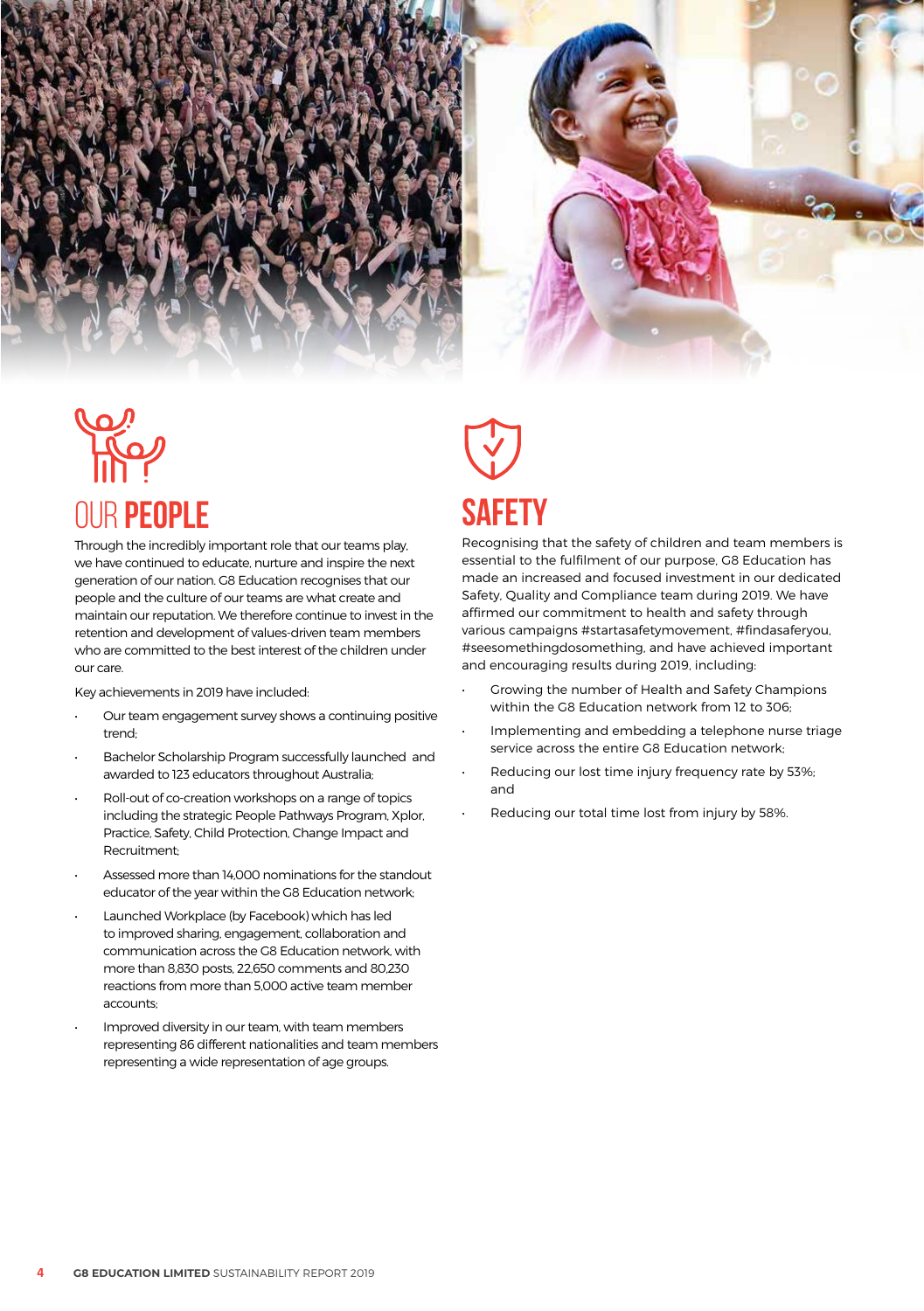

# OUR **PLANET**

G8 Education is committed to environmental responsibility. During 2019, ACECQA has assessed 98% of centres within the G8 Education network as meeting the standard for both caring for the environment and supporting children to become environmentally responsible.

Our centre programs during 2019 have seen children engage in activities such as:

- recycling, re-purposing and reuse;
- gardening, including growing vegetables;
- education on energy conservation practices; and
- education on water conservation practices.

During 2019, our support teams have achieved a 98% landfill diversion rate for aged information technology assets across the entire G8 Education network.

We continue to organically develop opportunities to reduce waste and recycle our waste into energy across our network and within our supply chain.

## OUR **SERVICE QUALITY**

We have continued to improve our service quality and achieved the following results during 2019:

- 81% of centres assessed as "meeting" or "exceeding" the National Quality Standard, being 1% above the national average; and
- 20% of centres assessed as "exceeding" the National Quality Standard.

During 2019, G8 Education's commitment to children, team members and their safety has been recognised across the sector, including through:

- Being recognised amongst the 20 most attractive employer's in Australia by the Ranstad Group;
- Receipt of the Braveheart's Silver Award in recognition of contributions to child protection; and
- Being named as a finalist in the RM Advancer 2019 Risk Management Award for team safety outcomes.